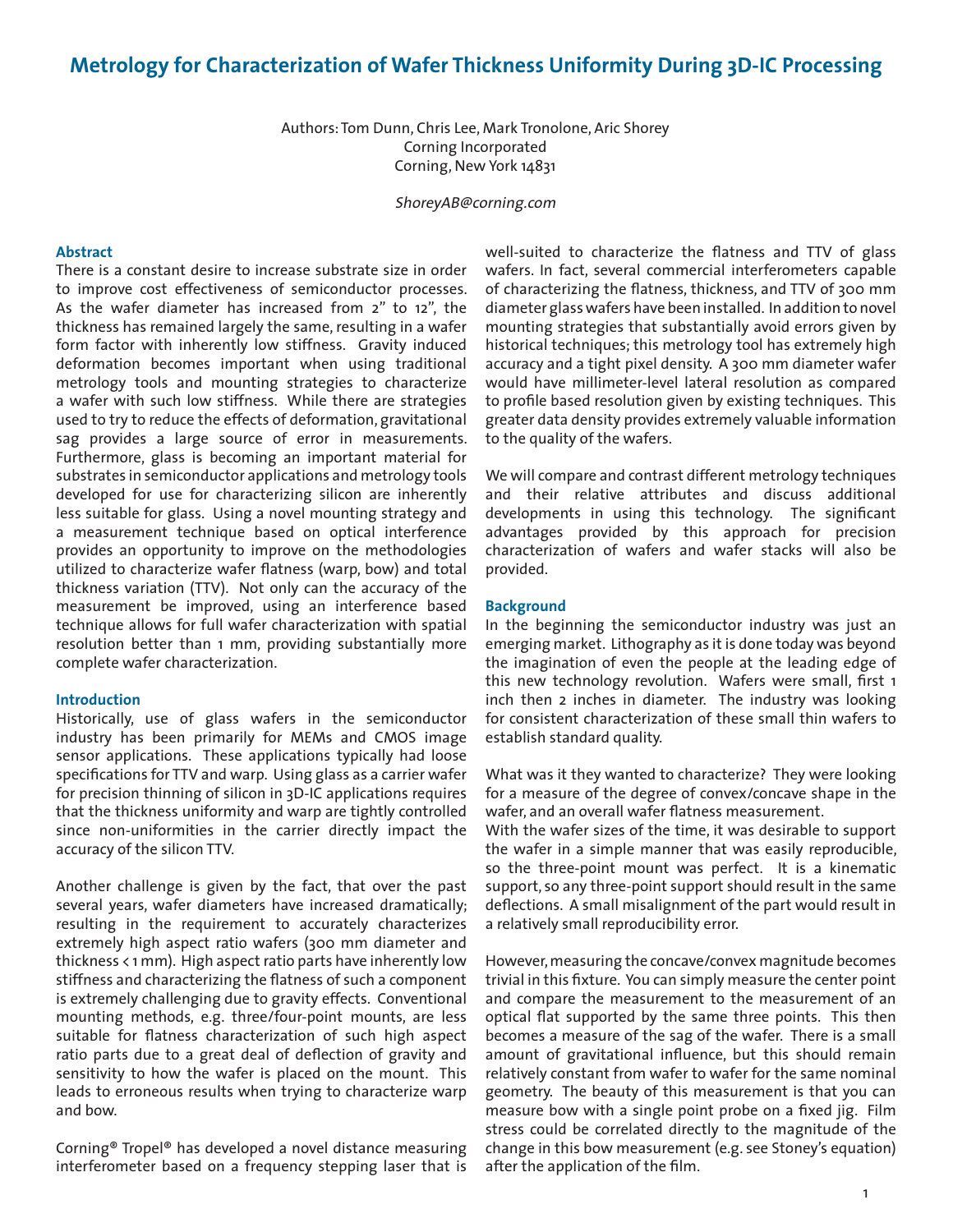Measuring warp still requires full surface information, but the three-point support allows the measurement to be made directly without the complication of calculating the least squares plane, making it convenient back when these types of analysis were limiting factors.

Over time the diameter of the wafer grew, but the thickness did not increase proportionally, 3 inch, then 4 inch, 5 inch for a while, then 6 inch, 8 inch, and now 300 mm (12 inch) with 450 mm (18 inch) just over the horizon. This seems like no major concern, but all those small errors associated with minor alignment errors start to become very significant relative to the target values of bow/warp.

Another challenge arises from variation from how the wafer is mounted on the metrology tool. Often times a threepoint mount is used with characterizing a wafer, but fourpoint mounts, ring supports and others are also utilized. Deformation from gravity will significantly differ in shape and magnitude depending on how the wafer is held during characterization. Figure 1 shows the shape of a theoretically perfect (TTV and flatness =  $\sigma$  µm) wafer if it is held at the perimeter by a three-point (1a), four-point (1b), or ring support (1c). The magnitude of the total deflection (sag) is also strongly related to the mounting strategy. As indicated in Figure 1, the calculated deflection through finite element analysis (FEA) modeling of a 300 mm diameter, 0.7 mm thick supported at the perimeter by three-point, four-point and ring support is 206 um, 160 um and 130 um respectively.



Figure 1. FEA showing shape of deformation with different support levels

The effect of how the wafer is supported on the total sag of the wafer was discussed above. There can also be substantial changes in variation by small changes in the wafer properties, mounted under the same conditions. Let's consider a few simple cases:

| Wafer diameter: 300 +/-1 mm         |
|-------------------------------------|
| Wafer material: Silicon             |
| Density: 2.33 g/cm3,                |
| Elastic modulus: 141 GPa            |
| Poisson's ratio: 0.22               |
| Wafer thickness: 0.7 mm +/- 0.01 mm |
| Three-point support radius: 147 mm  |
| Glass Material: Corning SGW3        |
| Density: 2.38 g/cm3,                |
| Elastic modulus: 74 GPa,            |
| Poisson's ratio: 0.23               |
| Wafer thickness: 0.7 mm +/- 0.01 mm |
| Three-point support radius: 147 mm  |
|                                     |

The first thing to note is that for these material properties, the magnitude of the gravitational sag from a three-point support at -3 mm from the edge is 206 microns, which is certainly not negligible. Compare this to the results for a 0.4 mm thick, 50 mm diameter Si wafer, which has a sag of just over 0.35 microns. This, you can argue, is negligible, the variation from loading is almost certainly negligible, and the variation from different wafer thickness is also negligible.

If you consider our 300 mm wafer case, simply varying the thickness of the wafer from 0.69 mm to 0.71 mm changes the gravitational influence by over 12 microns.

Clearly for getting a meaningful measurement with a threepoint support requires compensating for the influence of gravity. However as we can see from the sensitivity to the wafer thickness, the compensation is highly sensitive to variations from wafer to wafer. Even with constant wafer geometry and properties, measuring a wafer with this kind of magnitude from gravity becomes unnecessarily complex, and incredibly sensitive to load orientation. For wafers with relatively loose tolerances, 10 μm TTV and 200 μm warp for example, this may appropriate. However, gravity compensation is a questionable strategy to obtain accurate measurements for 300 mm wafers with 2 μm or 3 μm of TTV and 40 μm or 50 μm of warp. Efforts underway to increase the diameter of the semiconductor wafers will exacerbate the issue. For the purpose of illustration, consider the same 0.7 mm thick wafer, with a 450 mm diameter. This will sag more than 1000 um.

Different materials such as glass, typically have stiffness lower than silicon and the influence of gravity becomes even greater. For example, a glass wafer with the same geometry as our 300 mm silicon wafer will sag by 404 microns instead of the 206 microns described previously. Table 1 summarizes the sag as a function of wafer diameter, thickness and material. With larger and thinner wafers, a three-point support is likely to introduce as much uncertainty in the measurement as the magnitudes of the real wafer flatness. Using other non-kinematic support methods will not allow for accurate compensation either.

| Material | Diameter<br>(mm) | <b>Thickness</b><br>(mm) | Support<br>Radius<br>(mm) | Sag<br>$(\mu m)$ |
|----------|------------------|--------------------------|---------------------------|------------------|
| Silicon  | 50               | 0.40                     | 22                        | 0.35             |
| Silicon  | 300              | 0.69                     | 147                       | 212              |
| Silicon  | 300              | 0.70                     | 147                       | 206              |
| Silicon  | 300              | 0.71                     | 147                       | 200              |
| Silicon  | 450              | 0.70                     | 222                       | 1060             |
| SGW3     | 300              | 0.70                     | 147                       | 404              |

Table 1. Summary of wafer sag variability with wafer dimension/material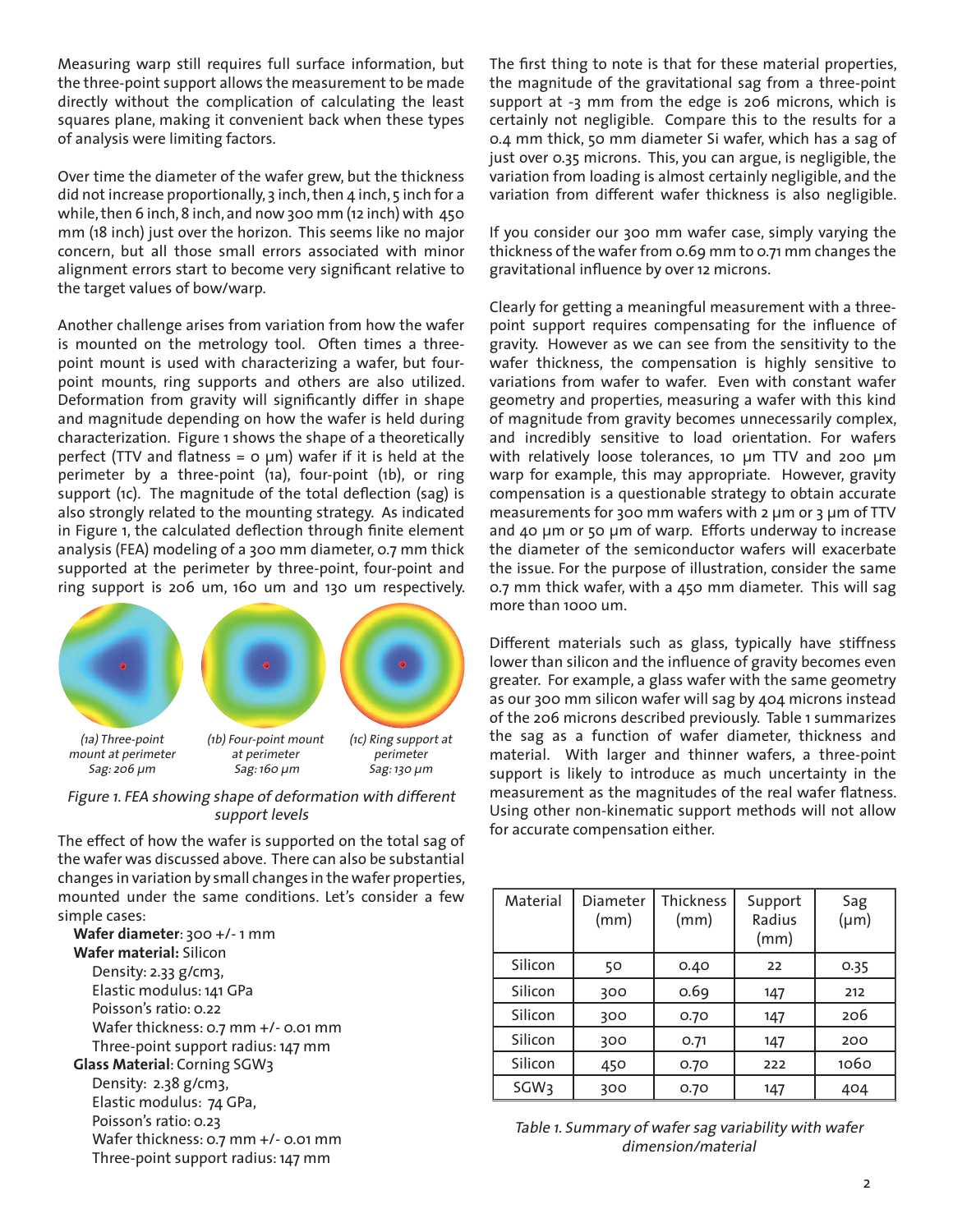Ultimately, what needs to be considered is what attribute is actual direct measured data points. Contrast this to current being characterized, and what is the best approach. For non-methods which are frequently hundreds or maybe a few silicon substrates, many users have changed from a three-thousand points, with extensive interpolation, which means point supported warp measurement to what is known as much of the wafer remains uncharacterized. For glass wafers S*ori*, which measures the wafer as it would sit in its free state (transparent at operating wavelength) the FlatMaster® MSPon a flat plate. Naturally the wafer will still bend under the 300enablessimultaneousmeasurementofflatness,thickness, influence of gravity, but this will represent the same condition  $\,$  and TTV. The system provides the ability to characterize this wafer will "see" during its useful life. Also this does not up to 1 mm of bow with micron level accuracy. Thickness require a compensation for gravity, as the gravity is a part of and TTV accuracy are < 1 um and < 0.1 um respectively. This the measurement condition. This is especially beneficial for production worthy system has several units already installed. very thin very large diameter wafers as they no longer have rigidity, so errors in the gravitation correction can be bigger This interferometer design is based on a novel frequencythan the real "flatness". If the gravity compensation is 90% stepping laser that is tunable over 30 nm. Conventional correct, for these cases that would still represent a 30-40 tunable lasers provide continuous tuning over a range of micron error, which in most cases is probably larger than the wavelengths without any mode transitions. An interferometric free state flatness, and certainly larger than the Sori.

Some studies around Sori measurement have also highlighted modulation frequency of the interference on each pixel is the errors introduced when using a three-point mount for measuring silicon wafers. In one case, supports positioned the reference and test arms of the interferometer as well incorrectly by 2 mm caused 10 um of error in the Sori as the laser mode spacing. The inherent stability of the measurement.3

Challenges discussed above are highlighted in industry standards that discuss methods for measuring warp and TTV for silicon wafers.<sup>4,5</sup> Among the limitations listed are:

- If there are substantial differences in diaeter, thickness, fiducials, or crystal orientation from that used for gravitation compensation procedure, the results may be incorrect.
- Different methods of implementing gravitional compensation give different results.
- Different geometric configurations of wafer holding (e.g. three-point, four-point, ring support, etc.) will yield different results.
- The quantity of data points and their spacing may affect the measurement results. Results obtained with different data point spacing using the same tests may be different.
- TTV and warp are determined using partial scan patterns; thus, the entire surface is not sampled and use of another scan pattern may not yield the same results.
- Certain test methods do not completely separate TTV from warp.
- Running probes off the test specimen during the scan sequence gives false readings.

# **A New Method for Wafer Characterization**

A new interferometric measurement technique has been developed to overcome the limitations described above.1 The FlatMaster® MSP-300 (Multi-Surface Profiler) System (see Figure 2) is based on a new frequency scanning technology. This system has a field of view of  $>305$  mm and measures absolute height, flatness and parallelism of multiple surfaces. It is well-suited to quickly (~ 1 minute total measurement time) characterize wafer flatness (warp, bow) of silicon and glass wafers with vertical accuracy of  $\langle$  1 um. The system utilizes a 2k x 2k camera, which gives sub-millimeter lateral resolution in wafer characterization. Each pixel of the camera represents a point of direct measurement on the wafer – means that on a 300 mm diameter wafers there is on the order of 3 million

image is collected at consecutive laser mode frequencies making it very easy to perform Fourier transforms. The directly proportional to the optical path difference between frequency stepping laser results in a very accurate conversion from the modulation frequency of the pixel to its optical path difference (OPD). A Fourier transform is performed on each pixel to determine the height difference between the reference and measurement arms independent of its neighboring pixels. The laser mode spacing combined with conventional phase measuring interferomer (PMI) techniques give the ability to achieve sub-nanometer resolution. This technique can be applied to both rough and smooth parts making it possible to perform metrology on 300 mm glass and silicon wafers to measure flatness, thickness, and TTV..



Figure 2. Picture of the FlatMaster® MSP-300 interferometer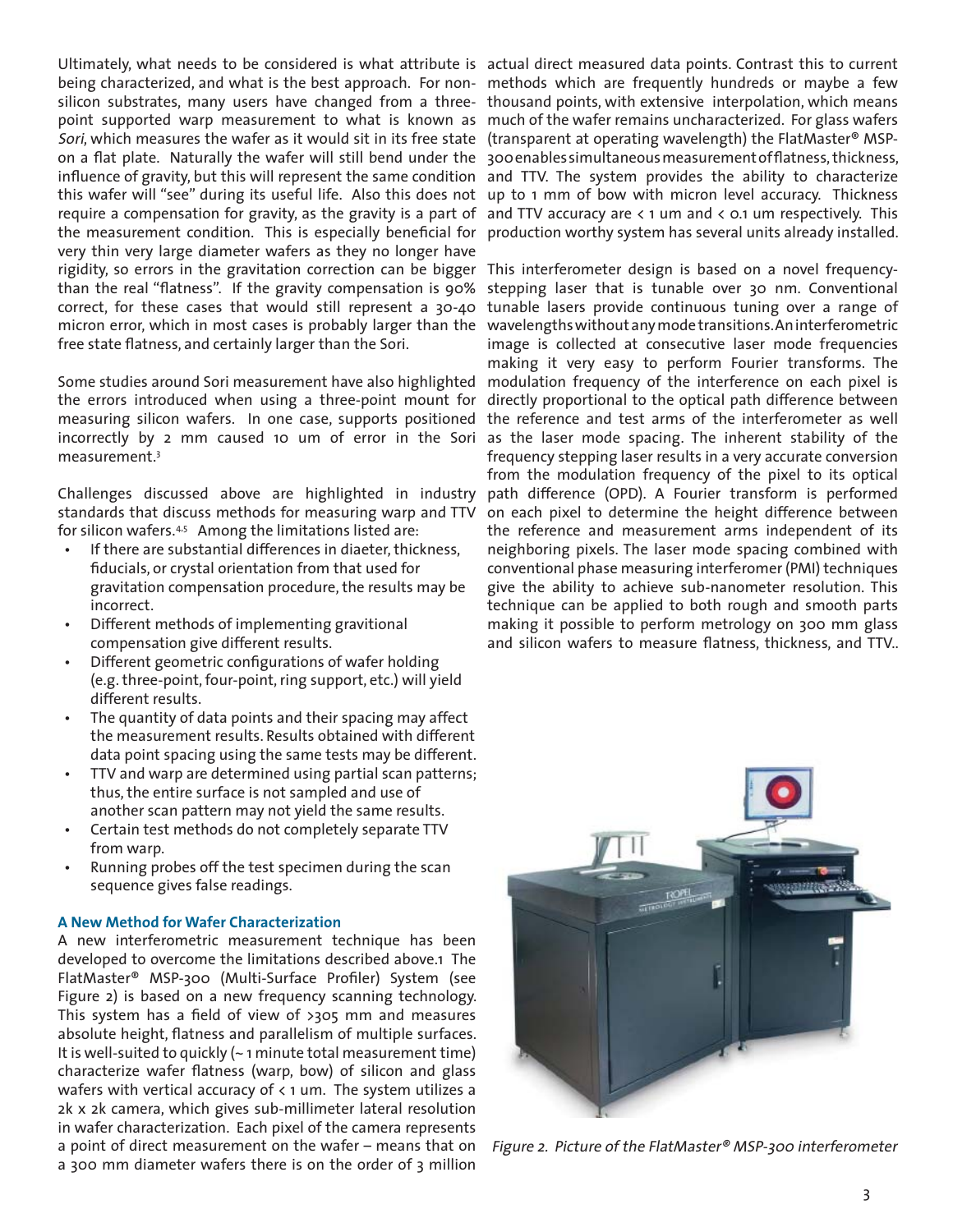

Figure 3. Interferogram of a 300 mm glass wafer. The interferogram shows interference fringes for both flatness and TTV.

Figure 3 shows the interference fringes from a glass wafer being measured on the FlatMaster® MSP-300. Note that the interferogram consists of fringes due to both variations in flatness and TTV. The software used in the FlatMaster® MSP-300 can separate these fringes and allow for simultaneous characterization of flatness (bow, warp) and TTV. Figure  $4$ shows typical output maps of the TTV  $(1.4 +/- 0.2$  um) and flatness (1.4 +/- 0.2 um) from a glass wafer (error represents 1 standard deviation). The high data density gives substantially more data fidelity as compared with scan based techniques typically used today.

The method of support used in the FlatMaster® MSP-300 is a series of very thin wires as shown schematically in Figure 5. Notice the faint vertical lines seen in the interferogram in Figure 3. This level of support prevents the large gravitational deflections given by more traditional techniques discussed above. Finite element models show that the same wafer (300 mm diameter, 0.7 mm thick) that gives 100's of um of deflection using three-point or four-point mounts discussed above, would have  $\langle$  1 um of deflection due to gravity effects. This means that flatness measurements would be insignificantly affected by gravitational effects.



Figure 4. Data maps showing (a) TTV (~1.4 um) and (b) flatness ( $\sim$ 17 um) of a glass wafer with sub-millimeter lateral resolution.

### **Results**

A series of tests were done to evaluate the ability of the Flat-Master<sup>®</sup> MSP-300 to characterize glass wafers. The first test was to evaluate the repeatability of the wire support mount relative to the three-point mount. For this test the threepoint mount was placed at a location at ~60% of the wafer radius to minimize the total deflection (assuming minimal variation at minimum sag). Figure 6a shows a glass wafer being measured on the FlatMaster® MSP-300 using the threepoint mount support and Figure 6b shows a wafer mounted on the wire support.

A test was then done where the same wafer was measured 10 times using both mounting methods. The bow and warp for each mounting method is given in Figure 7. It is clearly seen that not only does the wire support substantially reduce warp and bow induced by gravity, the variation in measured warp and bow is much higher for the three-point mount. Given that the measurement system was identical in each case, this increased variation can be attributed to nonrepeatability from the mounting strategy. Figure 8 shows the thickness and TTV results from this test. Note first that the wire support method gives thickness repeatability better than 0.03 um and TTV repeatability < 0.003 um. The relatively large sag given by the three-point mounting method degrades repeatability of thickness and TTV measurements, but it is still quite good at 0.1 um and 0.01 um respectively.



Figure 5. Schematic Showing wire support methodology to support wafers in the FlatMaster® MSP-300



Figure 6a. Glass wafer on FlatMaster® MSP-300 using a three-point mount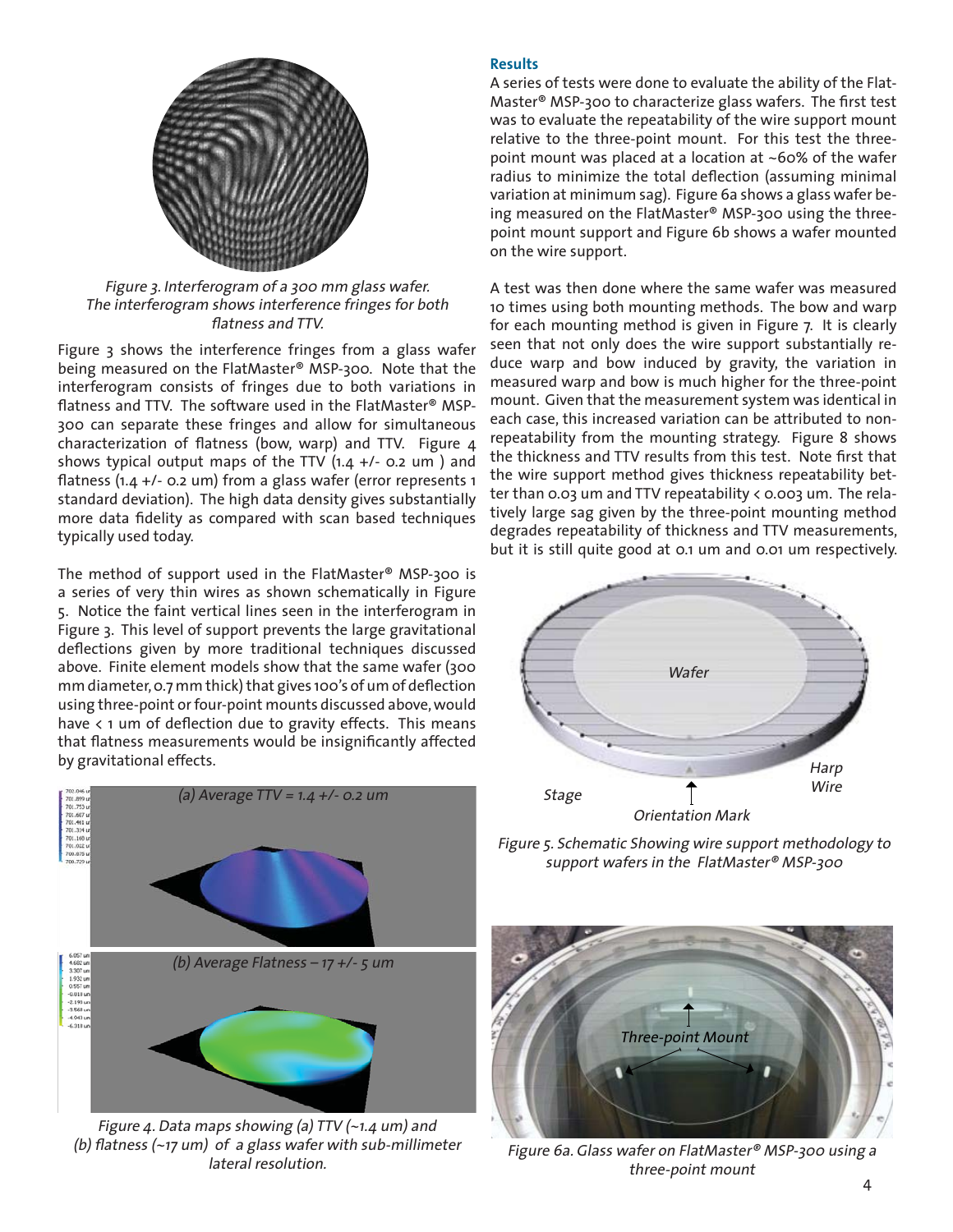

Figure 6b. Glass wafer on FlatMaster® MSP-300 on wire support

Commercially available FlatMaster® MSP-300 tools operate at visible wavelengths. It is possible to outfit the system using light sources and cameras that operate in the infrared, where silicon is transparent. A FlatMaster® MSP-300 system was modified to enable characterization of a silicon wafer that had been mounted to a glass carrier and thinned. Figure 9 shows the interferogram of this wafer and Figure 10 shows the resulting TTV map. The error in the TTV map after thinning was ~0.75 um. The high lateral resolution of the camera gives high density data that even allows you to see the grinding marks in the silicon, giving the possibility for substantial process knowledge to be gathered.



Figure 7. Resulting warp and bow for wire support and three-point support methods.



Figure 8. Resulting average thickness and TTV as measured by wire support and three-point support methods.



Figure 9. Interferogram of a thinned silicon wafer characterized using a FlatMaster® MSP-300 in the infrared regime.



Figure 10. Data from characterizing a thinned silicon wafer using showing  $\sim$  0.75 um deviation, and grinding marks are clearly seen.

# **Conclusions**

As the diameter of semiconductor wafers continues to increase, gravity induced deformation becomes important. Traditionally used metrology tools and mounting strategies to characterize a wafer with such low stiffness can lead to large source of error in measurements. Furthermore, glass is becoming an important material for substrates in semiconductor applications, making metrology tools developed for use for characterizing silicon less suitable for the overall need to characterize semiconductor wafers to high precision. Gravity compensation of 300 mm diameter wafers is documented in this paper unsuitable for today's tightest wafer specs of 1.0 μm TTV and 20 μm of warp. Using novel mounting strategies and measurement technique based on interferometry provides significant improvements on the methodologies utilized to characterize wafer flatness (warp, bow) and TTV today. Not only can the accuracy of the measurement be improved, using an interference based technique allows for full wafer characterization with spatial resolution better than 1 mm, providing complete wafer characterization. Extending the tool to work in infrared wavelengths would provide even more benefits for characterization of silicon wafers.